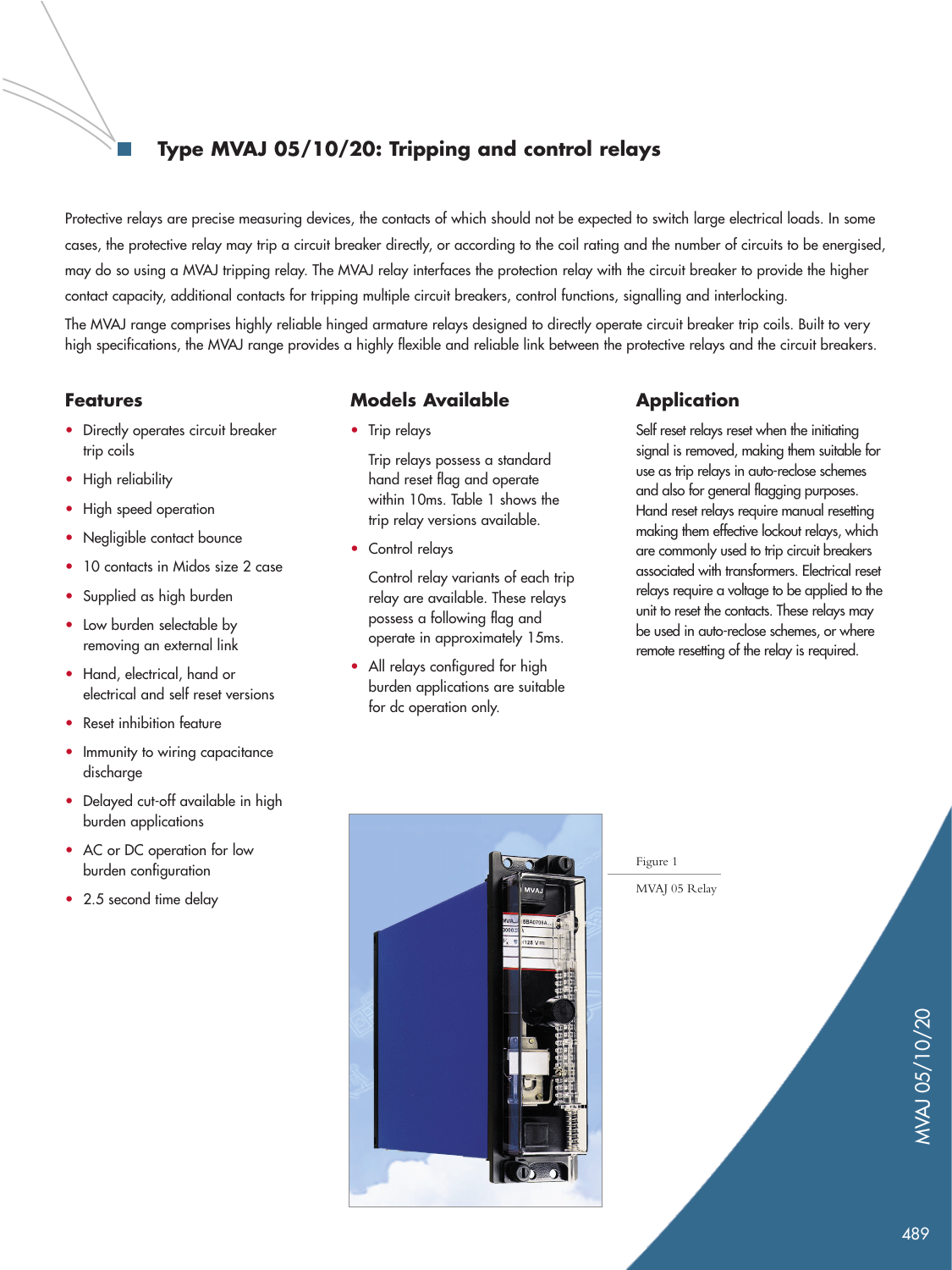### **Trip relay**

With the exception of MVAJ 102 and MVAJ 202 time delayed self reset relays, all trip relays are suitable for either low burden or high burden applications.

## **High burden application**

These relays, supplied as high burden, are suitable for use in high security circuit breaker tripping circuits. The high burden provides greater immunity to capacitance discharge currents, which can result at the inception of an earth fault on battery wiring. This makes the relays particularly suitable for use in distributed tripping or control relay contact logic schemes, where the initiating contact may be remote from the relay.

### • MVAJ 05

When configured for high burden applications the burden is either cut off at operation or is economised to a low figure instantaneously.

### • MVAJ 10, MVAJ 20

When configured for high burden applications the burden is either cut off or is economised to a low figure after a 40 - 60ms time delay.

Due to the greater minimum operating current, the high burden also permits the use of supervision relays such as type MVAX 11, where the wiring is at risk. The 40 - 60ms time delay ensures reliable operation of series elements such as type MCAA repeat relays.

Where required, multiple operate lines may be used to drive a single MVAJ trip relay. In these cases MCAA relays may be connected in series with each of the operate lines to indicate which line caused the trip condition.

Type MVAJ 102 and 202 relays have been specifically designed for applications requiring a tripping relay which is selfresetting after a nominal delay of 2.5 seconds.

This relay may be used, for example, for inter-tripping between higher voltage and lower voltage circuit breakers of a large three phase power transformer. This may become necessary when the higher voltage circuit breaker is tripped after a heavy internal fault, by protection which cannot conveniently provide an auxiliary contact with a dwell time long enough to ensure correct tripping of the lower voltage circuit breaker.

Typically, the relay is initiated by transformer protection, such as overall differential, restricted earth fault and Buchholz relays, in arrangements where both the HV and LV circuit breakers are to be tripped simultaneously.

The HV breaker may be expected to trip more quickly than the LV breaker so the tripping signal is maintained by the delayed reset. This ensures complete clearance by the LV circuit breaker, even though the fault may have been cleared largely by the HV breaker and the protection has started to reset.

### **Low burden application**

These relays are suitable for general applications where the initiating contact is located close to the relay. When configured for low burden applications, by removing the external link from terminals 22 and 24, the burden is either cut off during operation or is economised to a low figure instantaneously.

### **Control relay**

Control relay variants of the standard trip relay are suitable for applications where the operating time of the unit is not critical but where the condition of the armature should be clear from the position of the following flag.

### **Configuration**

All trip relays are supplied as high burden. With the exception of MVAJ 102 and 202, they may be converted to low burden by removing the link between case terminals 22 and 24.

A second link connected between case terminals 21 and 23 enables a reset inhibitor feature to be introduced into the circuit of 10 and 20 contact electrical reset relays ensuring that the reset circuit is disabled when the operate circuit is energised.

On relay types 104, 105, 204 and 205 this link may be removed if this feature is not required.

This link must remain fitted to MVAJ 101 and 201 relays to enable the economising circuit.

Tables 2 and 3 describe the user selectable features which are available by external linkconnection.

| Reset mechanism                 | 5 contacts      | 10 contacts     | 20 contacts     |
|---------------------------------|-----------------|-----------------|-----------------|
| Self reset                      | <b>MVAJ 051</b> | <b>MVAJ 101</b> | <b>MVAJ 201</b> |
| Self reset (2.5s delayed reset) |                 | <b>MVAJ 102</b> | <b>MVAJ 202</b> |
| Hand reset                      | <b>MVAJ 053</b> | <b>MVAJ 103</b> | <b>MVAJ 203</b> |
| Electrical reset                | <b>MVAJ 054</b> | <b>MVAJ 104</b> | <b>MVAJ 204</b> |
| Hand and electrical reset       | <b>MVAJ 055</b> | <b>MVAJ 105</b> | <b>MVAJ 205</b> |
|                                 |                 |                 |                 |

Table 1

Trip relay model variants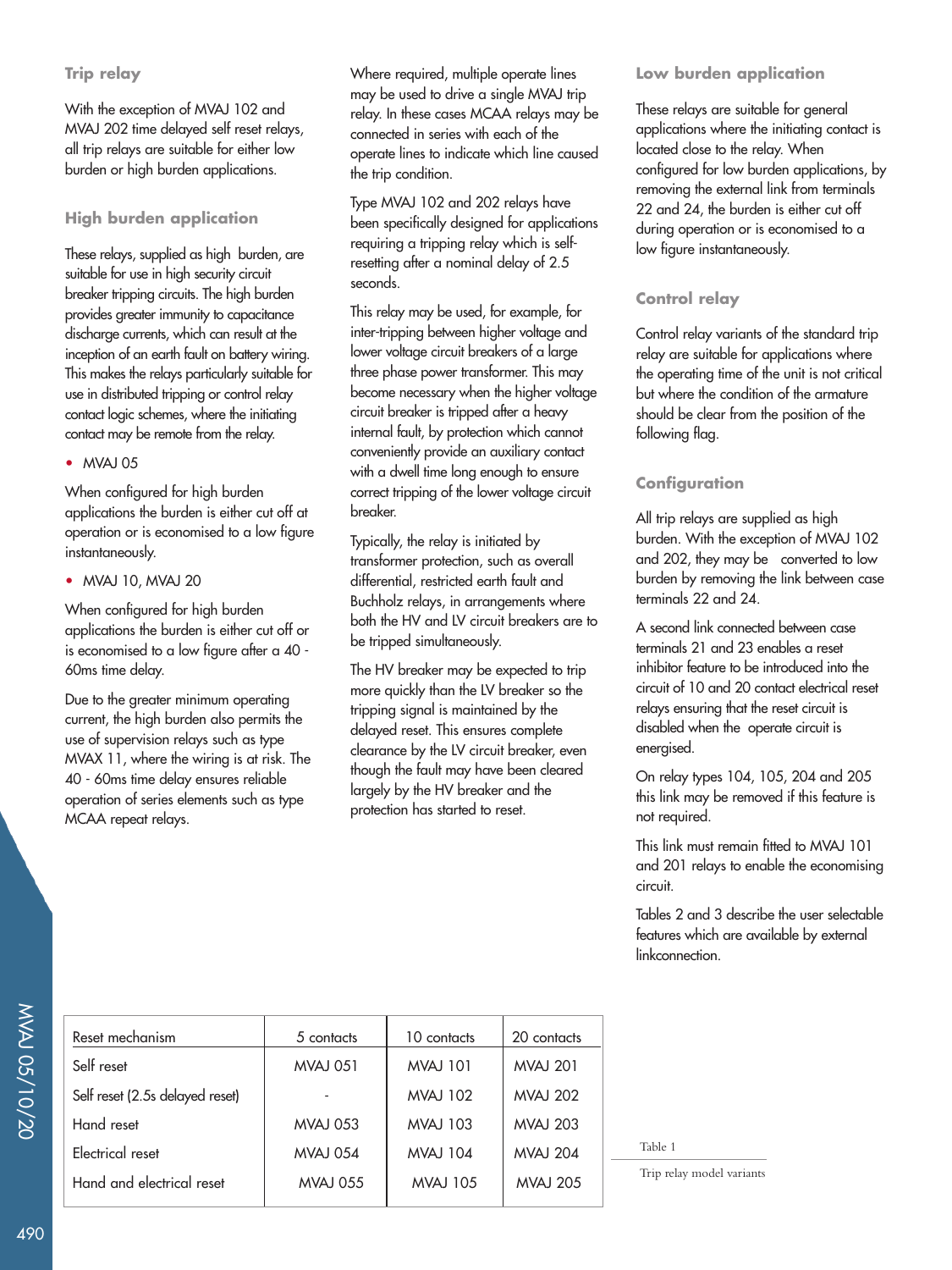# **Description**

### **General**

The relays are built around a simple magnetic latch system which holds the attracted armature unit in the operated state. Versions have either one or two elements depending upon the number of output contacts required. The contacts themselves have been designed specifically to minimise the amount of contact bounce experienced on the relay.

## **Hand reset relays types MVAJ 053, 103, 203**

These relays incorporate an internal break contact RL1-A in series with the operate coil of attracted armature unit RL1. This contact breaks the coil circuit and reduces the burden to zero for all relays in the low burden configuration and for the MVAJ 053 relay in high burden configuration.

For type MVAJ 103 and 203 relays configured for high burden operation, as supplied, the burden is reduced to approximately 100W for 40-60ms before being cut off to zero. When the break contact cuts-off RL1, the high burden is held through R5 until the time delay circuit switches it out. This time delay t allows any flagging or auxiliary element in series with the tripping relay to operate before full cut-off.

The relay is reset by means of a pushbutton located on the front cover. For type MVAJ 20 relays each element is reset separately.

## **Electrical, hand/electrical reset relays types MVAJ 054, 055, 104, 105, 204, 205**

These relays operate similarly to the hand reset relays. The internal break contact in series with the operate coil breaks the coil circuit and reduces the burden to zero for all relays in the low burden configuration and for the MVAJ 054 and 055 relays in high burden configuration.

For type MVAJ 104, 105, 204 and 205 relays configured for high burden operation, as supplied, the burden is reduced to approximately 100W for 40- 60ms before being cut off to either zero or an economised level.

For a hand/electrically reset relay, once the main attracted armature unit is latched in the operated state internal contact RL1-B closes, thus enabling the reset circuit. The relay may then be reset by energising the reset coil by means of closing the reset contact. If the reset contact is closed while the protective contact PR is also closed, the relay will oscillate between operated and reset states.

If required, the reset inhibitor may be activated by linking case terminals 21 and 23. This circuit ensures that while PR is closed contact RL2-1 is open, stopping the reset circuit from being simultaneously energised and thus protecting the circuit.

## **Self reset relays types MVAJ 051, 101, 201**

Self reset relays operate in the same manner as the hand and electrical models but have a residual gap in the magnetic path to ensure that they reset.

For a self-reset relay, when the attracted armature unit RL1 is energised by the protection contact PR, contact RL1-A opens, switching in resistance in series with RL1 and reducing the burden to a level sufficient to hold RL1 in the operated condition. On the opening of PR this economised burden is removed and RL1 resets.

For all relays in the low burden configuration and for the MVAJ 051 relay in high burden configuration the burden is economised instantaneously. For type MVAJ 101 and 201 relays configured for high burden operation the burden is reduced to approximately 100W for 40- 60ms before being cut off to an economised level. The external link between case terminals 21 and 23 must remain fitted on these relays.

| Feature | Link in                            | Link out                                     |
|---------|------------------------------------|----------------------------------------------|
| Burden  | High                               | Low                                          |
| Cut-off | <i><u><b>Instantaneous</b></u></i> | Instantaneous                                |
| Burden  | High                               | Low                                          |
| Cut-off | 40-60ms time delayed               | Instantaneous                                |
|         |                                    |                                              |
|         |                                    | Link not necessary $-$ as configured as high |

Note: At the point at which the relay cut-off occurs the current drawn by the relay is either reduced to an economised level or is removed entirely (ie. zero watt cut-off state for MVAJ 05 or 2mA for MVAJ 10 and MVAJ 20).

Table 2 Configuration of high/low burden link (terminals 22 to 24)

|                         | Feature                                          | Link in    | Link out   |  |
|-------------------------|--------------------------------------------------|------------|------------|--|
| Relay type              |                                                  |            |            |  |
| MVAJ 051, 053, 054,     | Link not available                               |            |            |  |
| 055, 102, 202           |                                                  |            |            |  |
| MVAJ 101, 201           | Link fitted (relay cut-off to economised state)  |            |            |  |
| MVAJ 103, 203           | Link not available (relay cut-off to zero watts) |            |            |  |
| MVAJ 104, 105, 204, 205 | Cut-off state                                    | economised | zero watts |  |
|                         | reset inhibitor                                  | active     | disabled   |  |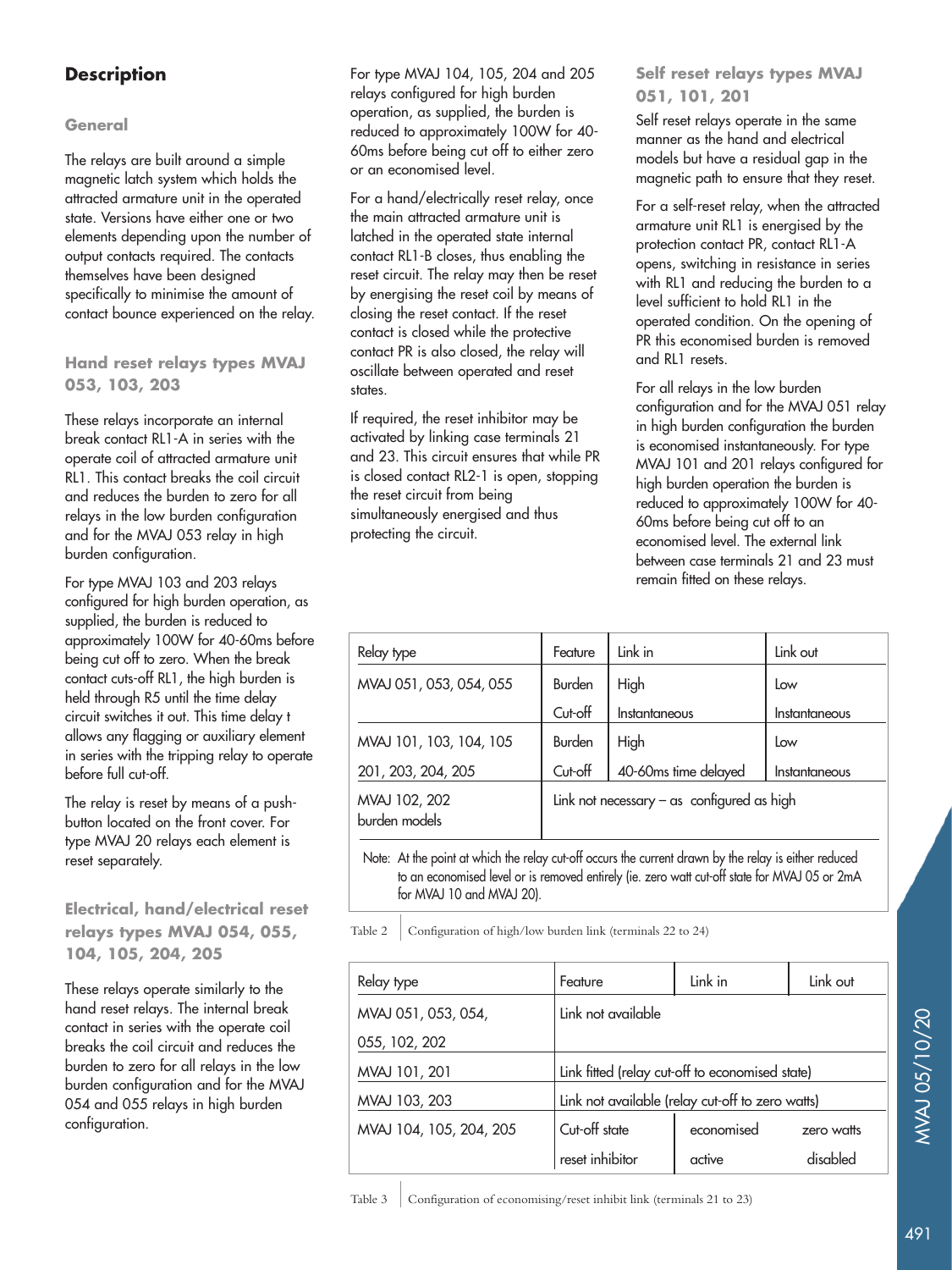## **2.5 second time delayed self reset relays types MVAJ 102, 202**

The MVAJ 102 and 202 relays can accept either a fleeting initiation or persistent initiation. With the latter, the relay will provide a tripping signal of corresponding duration plus the 2.5s time delay. This relay uses the same basic principal of operation as that described for the standard self reset relay. The burden is reduced to an economised level 40-60ms after operation.

For a time delayed self reset relay, the connection to terminal 25 is used to hold the relay in the energised state until a timer on the circuit board times out. The timer begins the timing sequence when the PR contact opens.

# **Flagging**

### **Standard flag**

All MVAJ trip relays are fitted with a standard hand reset flag which drops upon the operation of the relay. When the relay is reset the flag stays in the operated state indicating that a fault has occurred. The flag(s) may be reset by means of a lever on the cover.

## **Following flag**

Following flags are generally fitted to relays required for control functions. Upon the operation or reset of the relay the flag follows the armature to indicate the current condition of the relay.

Where the following flag is fitted, the operation of the relay is increased to approximately 15ms which is generally unsuitable for trip relay applications.

# **Technical Data**

**Ratings**

| • Auxiliary voltage (Vx)  | Rated voltage<br>(Vx)      | Operative range<br>(V) |
|---------------------------|----------------------------|------------------------|
|                           | 24/27                      | $14.4 - 32.4$          |
|                           | 30/34                      | $18.0 - 40.8$          |
|                           | 48/54                      | $28.8 - 64.8$          |
|                           | 110/125                    | 66 - 150               |
|                           | 220/250                    | 132 - 300              |
| • Minimum operate voltage | 35% of lower rated voltage |                        |

#### **Burdens**

|         | (W)                           | Burden at higher rated voltage |                    | Minimum operating current<br>(mA) |                     |  |
|---------|-------------------------------|--------------------------------|--------------------|-----------------------------------|---------------------|--|
| MVAJ 05 | To operate*Operated<br>80/150 | $\leq 5$                       | To reset<br>$<$ 40 | up to $125V^*$<br>>25/50          | 220/250V*<br>>10/20 |  |
| MVAJ 10 | 50/150                        | ≤4                             | <40                | >25/50                            | >10/20              |  |
| MVAJ 20 | 50/150                        | $\leq$                         | < 80               | >25/50                            | >10/20              |  |

\* low/high burden configuration

**Operate time**

|         | Operate time    | Operate time     |
|---------|-----------------|------------------|
|         | (Standard flag) | (Following flag) |
| MVAJ 05 | $<$ 8 $ms$      | 15ms             |
| MVAJ 10 | $<$ 8 $ms$      | 15ms             |
| MVAJ 20 | < 10ms          | 15ms             |
|         |                 |                  |

The relay operate time will not increase by more than 1ms due to contact bounce.

### **Reset time**

| • Self reset relays               | $<$ 20 $ms$ |
|-----------------------------------|-------------|
| • 2.5s delayed self reset c. 2.5s |             |
| • Electrical reset                | $<$ 15 $ms$ |

### **Operation indicator**

All relays are available with either a hand reset flag or a following flag.

#### **Contacts**

See Table 4 for contact combinations available

#### **Contact ratings**

| Make and carry for 3 seconds                | ac 7500VA<br>with maxima of 30A and 300V<br>dc 7500W with maxima of 30A and 300V                                                                                                                   |
|---------------------------------------------|----------------------------------------------------------------------------------------------------------------------------------------------------------------------------------------------------|
| Make and carry continuously<br><b>Break</b> | ac 1250VA with maxima of 5A and 300V<br>dc 1250W with maxima of 5A and 300V<br>ac 1250VA with maxima of 5A and 300V<br>dc 80W resistive<br>40W inductive (L/R=0.04s) with<br>maxima of 5A and 300V |
| <b>Durability</b>                           |                                                                                                                                                                                                    |
| Loaded contact                              | 10,000 operations minimum                                                                                                                                                                          |
| Unloaded contact                            | 100,000 operations minimum                                                                                                                                                                         |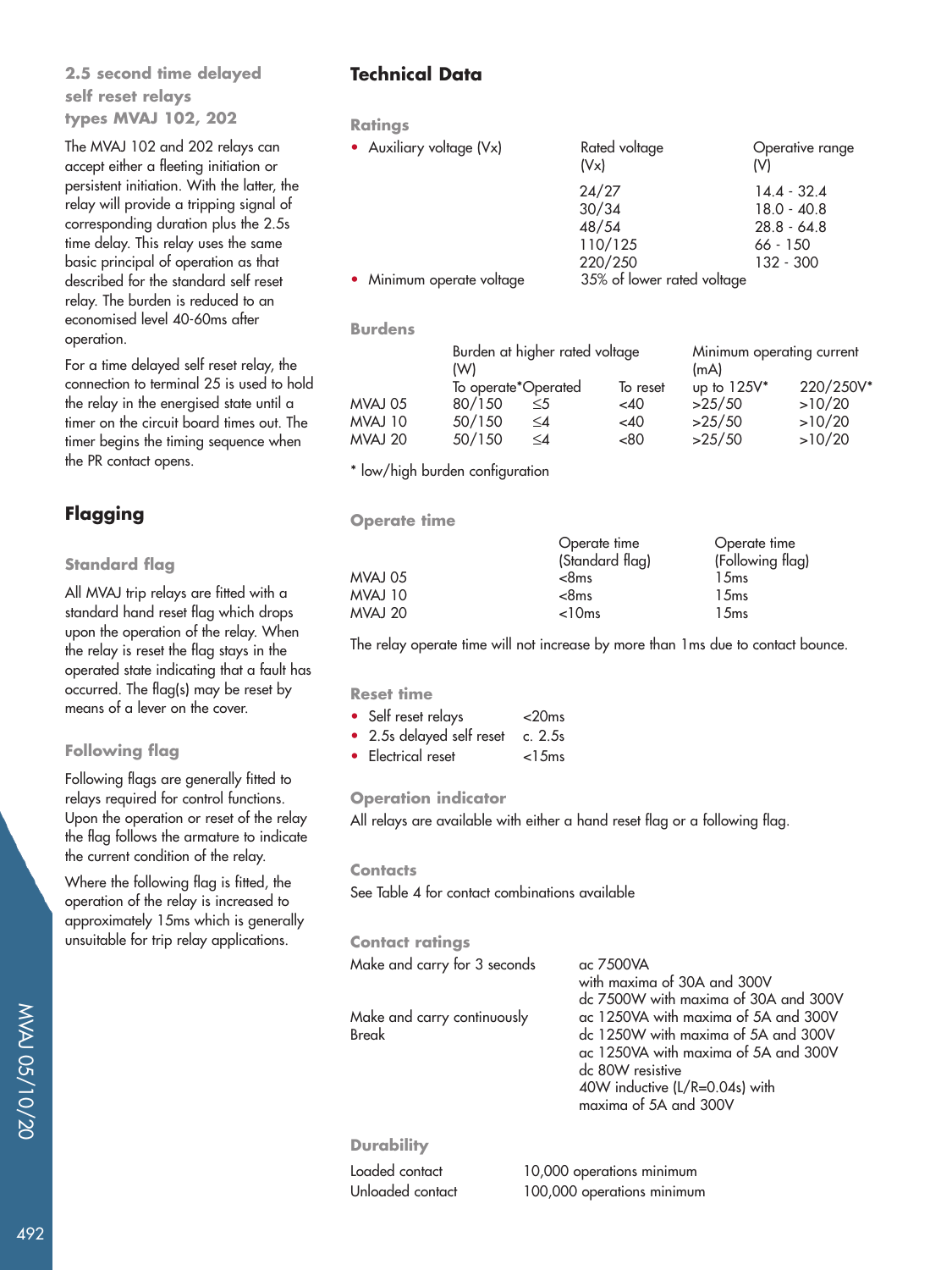

MVAJ 05/10/20

**MVAJ 05/10/20**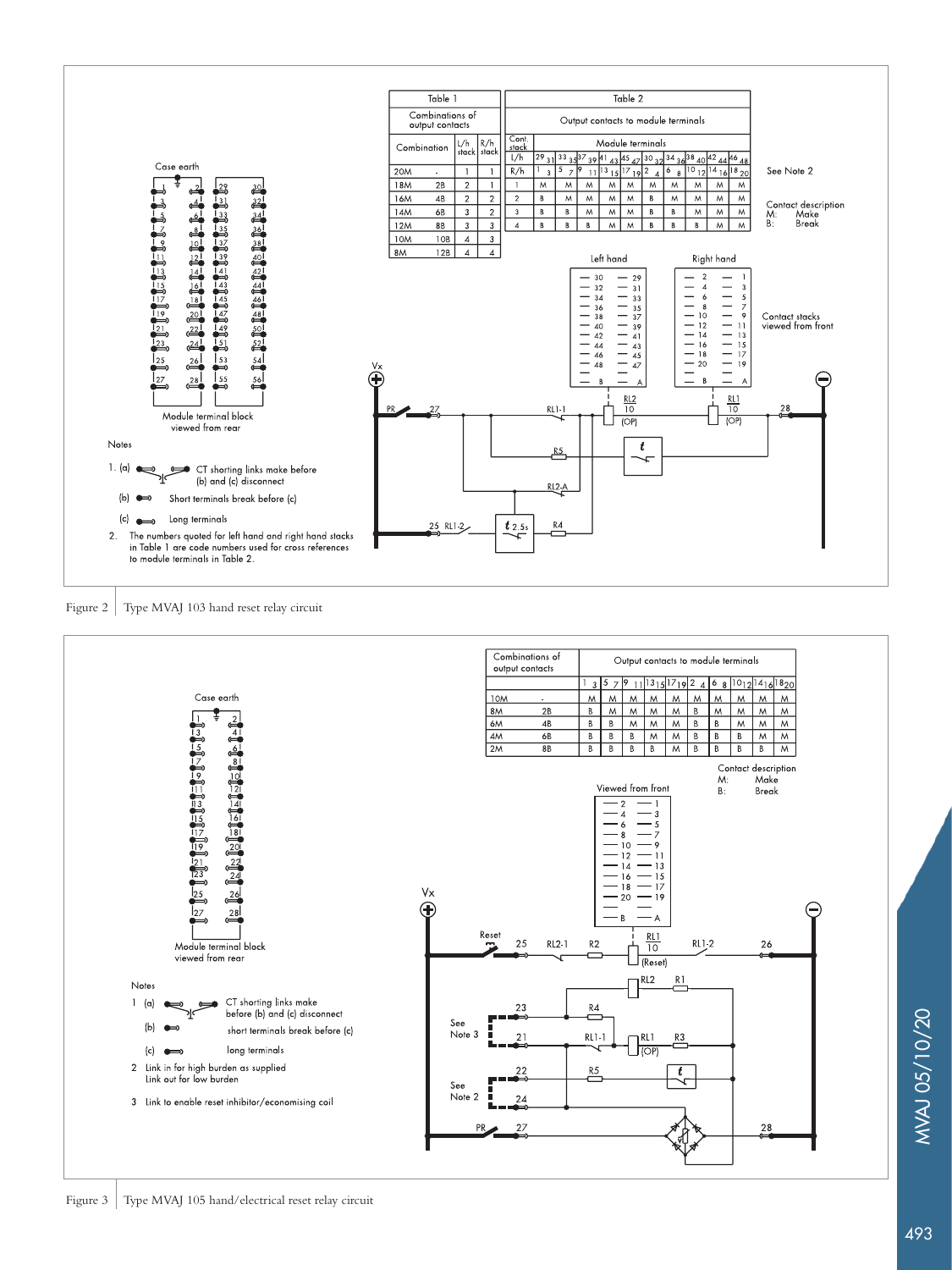

Figure 4 Type MVAJ 051 self reset circuit

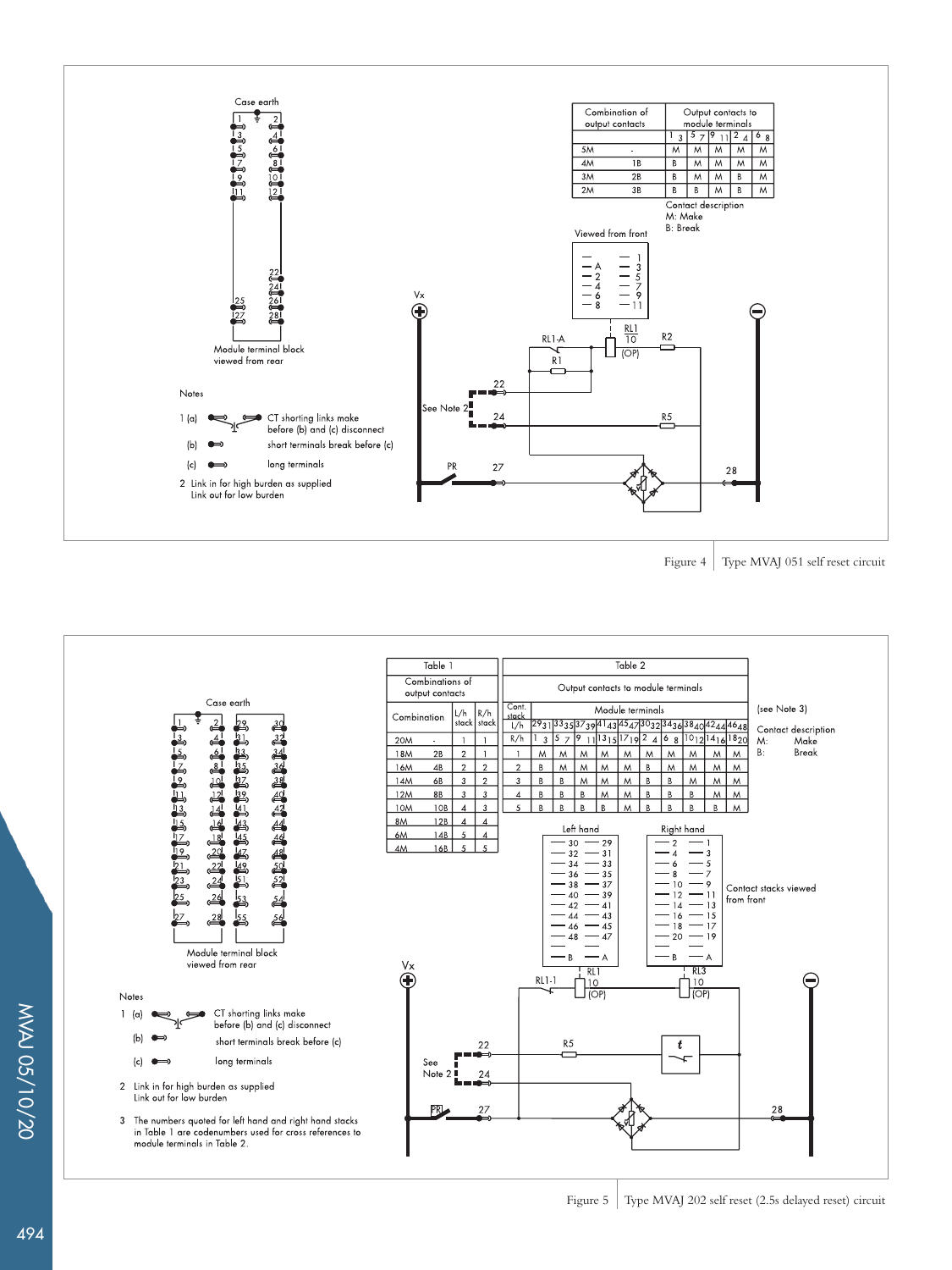Table 4 | Contact combinations available

| Make                     | Break          | <b>MVAJ 051</b> | <b>MVAJ 101</b> | <b>MVAJ 103</b> | <b>MVAJ 201</b> | <b>MVAJ 203</b> | $CC^*$ |
|--------------------------|----------------|-----------------|-----------------|-----------------|-----------------|-----------------|--------|
|                          |                | <b>MVAJ 053</b> | <b>MVAJ 102</b> | <b>MVAJ 104</b> | <b>MVAJ 202</b> | <b>MVAJ 204</b> |        |
|                          |                | <b>MVAJ 054</b> |                 | <b>MVAJ 105</b> |                 | <b>MVAJ 205</b> |        |
|                          |                | <b>MVAJ 055</b> |                 |                 |                 |                 |        |
| 5                        | 0              |                 |                 |                 |                 |                 | $00\,$ |
| $\pmb{4}$                | 1              |                 |                 |                 |                 |                 | 01     |
| 3                        | $\overline{2}$ |                 |                 |                 |                 |                 | 02     |
| $\overline{2}$           | 3              |                 |                 |                 |                 |                 | 03     |
| 10                       | 0              |                 |                 |                 |                 |                 | $00\,$ |
| 8                        | $\overline{2}$ |                 |                 |                 |                 |                 | 02     |
| 6                        | 4              |                 |                 |                 |                 |                 | 04     |
| $\overline{\mathcal{A}}$ | 6              |                 |                 |                 |                 |                 | 06     |
| $\overline{2}$           | 8              |                 |                 |                 |                 |                 | 08     |
| 20                       | 0              |                 |                 |                 |                 |                 | $00\,$ |
| 18                       | $\overline{2}$ |                 |                 |                 |                 |                 | 02     |
| 16                       | 4              |                 |                 |                 |                 |                 | 04     |
| 14                       | 6              |                 |                 |                 |                 |                 | 06     |
| 12                       | 8              |                 |                 |                 |                 |                 | 08     |
| 10                       | 10             |                 |                 |                 |                 |                 | 10     |
| 8                        | 12             |                 |                 |                 |                 |                 | 12     |
| 6                        | 14             |                 |                 |                 |                 |                 | 14     |
| $\overline{\mathcal{A}}$ | 16             |                 |                 |                 |                 |                 | 16     |
|                          |                |                 |                 |                 |                 |                 |        |

\* Contact combination required when ordering - use on page 8.

## **Capacitance discharge withstand**

• High burden configuration

For relays with rated voltage up to and including the 125V, the relays will withstand, without operating, a discharge into their operate circuits of a 10µF capacitor charged to 120% of the higher rated voltage for the relay.

For relays with rated voltage of 220/250V, the relays will withstand, without operating a discharge into their operate circuits of a 10µF capacitor charged to 110% of the higher rated voltage for the relay, ie. 275V.

• Low burden configuration

When operating in low burden configuration, the relays will withstand, without operating, a discharge into their operate circuit of a 1µF capacitor charged to 120% of the higher rated voltage for the relay. **Specifications**

ESI 48-4 EB1:1983 - Low burden ESI 48-4 EB2:1983 - High burden

### **High Voltage Withstand**

• Dielectric withstand IEC 60255-5:1977

> 2kV rms for 1 minute between all terminals and case earth.

2kV rms for 1 minute between terminals of independent circuits with terminals on each independent circuit connected together.

### ANSI/IEEE C37.90: 1989

1.5kV rms for 1 minute across normally open contacts.

• High voltage impulse

## IEC 60255-5:1977

Three positive and three negative impulses of 5kV peak,1.2/50µs. 0.5J between all terminals of the same circuit (except output contacts), between independent circuits, and between all terminals connected together and case earth.

## **Electrical Environment**

• AC ripple on dc supply

IEC 60255-11:1979

The unit will withstand 12% ac ripple on the dc supply.

• High frequency disturbance

IEC 60255-22-1:1988 Class III 2.5kV peak between independent circuits and between independent circuits and case earth.

1.0kV peak across terminals of the same circuit except metallic contacts.

• Electrostatic discharge

IEC 60255-22-2:1996 Class 3

8kV discharge in air with cover in place

6kV contact discharge with cover removed.

• Fast transient disturbance IEC 60255-22-4:1992 Class IV

4kV, 2.5kHz applied directly to auxiliary supply.

4kV, 2.5kHz applied directly to all inputs.

• Surge immunity

IEC 61000-4-5:1995 Level 3

2kV peak, 1.2/50µs between all groups and case earth.

1kV peak, 1.2/50µs between terminals of each group.

• IEEE Radiated immunity ANSI/IEEE C37.90.2:1995

25 - 1000MHz zero and 100% square wave modulated Field strength 35V/m

• IEEE Surge withstand capability (SWC)

ANSI/IEEE C37.90.1:1989

4kV fast transient and 2.5kV oscillatory applied directly to each input and earth

4kV fast transient and 2.5kV oscillatory applied directly across each output contact, opto input and power supply circuit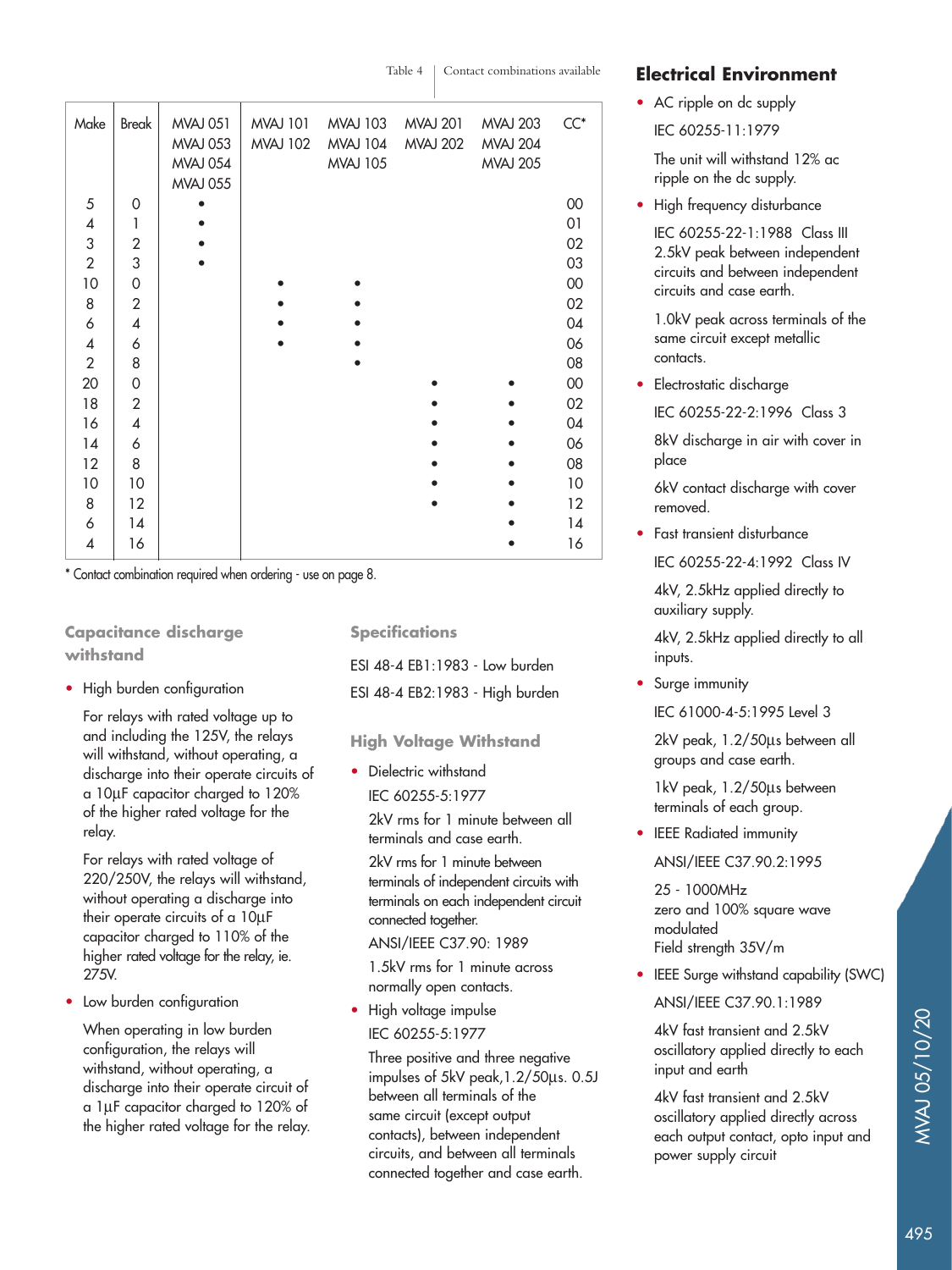• EMC compliance

### 89/336/EEC

Compliance to the European Commission Directive on EMC is claimed via the Technical Construction File route.

EN50081-2:1994 EN50082-2:1995

Generic Standards were used to establish conformity.

• Product Safety

72/23/EEC Compliance with the European Commission low voltage directive

EN 61010-1:1993/A2:1995

EN 60950:1992/A11:1997 Compliance is demonstrated by reference to generic safety standards.

### **Atmospheric Environment**

• Temperature

IEC 60255-6:1988 Storage and transit –25°C to +70°C Operating –25°C to +55°C IEC 60068-2-1:1990/A2: 1994 Cold IEC 60068-2-2:1974/A2: 1994 Dry heat

• Humidity IEC 60068-2-3:1969 56 days at 93% RH and +40oC.

• Enclosure protection IEC 60529:1989 IP50 (dust protected)

### **Mechanical Environment**

• Vibration IEC 60255-21-1:1988

Response Class 2 Endurance Class 2

- Shock and bump IEC 60255-21-2:1988 Shock response Class 2 Shock withstand Class 1 Bump Class 1
- Seismic IEC 60255-21-3:1993 Class 2

## **Cases**

MVAJ 05 and MVAJ 10 relays are housed in size 2 Midos cases as shown in Figure 2.

MVAJ 20 relays are housed in size 4 Midos cases as shown in Figure 3.

# **Additional information**

Service Manual R8141 Product Guide PG6141



Figure  $6 \mid$  Case outline size 2